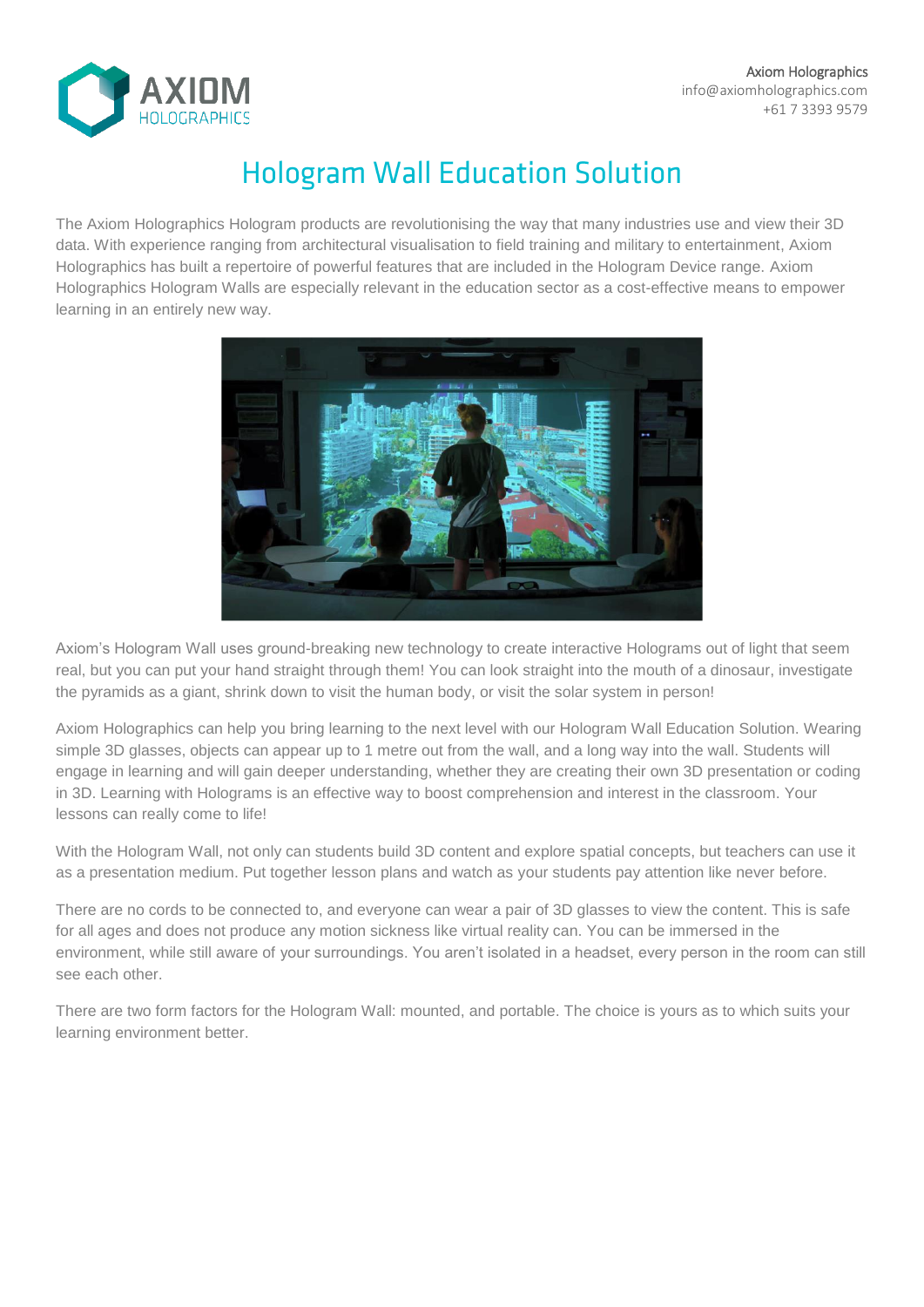

# **Mounted Hologram Wall**

Turn your learning area into an immersive playground. Our mounted hologram wall is the ideal solution for an underutilised space. The mounted Hologram Wall features a larger screen, and does not take any floor space. The drawback is that the unit must be mounted on the wall high up.



#### **Portable Hologram Wall**

Using our portable wall you can convert any learning area into an engaging space. Once you're done, the unit can be packed up and moved away. The drawback is that the screen is slightly smaller, and does use up some floor space (about 1 metre from the wall) when in use.



# Ways to use the Hologram Wall

There isn't much good in having a fancy television if you don't have anything to watch. The same goes for the Hologram Wall, and we've made it easy for you to use existing content and lessons, and even freely build your own.

#### **HoloCreate**

With HoloCreate, students can use visual programming to control the Hologram Wall. HoloCreate uses "blocks" to introduce mathematics and logic concepts in a way that is easy to learn, fun and engaging. Students can expand on their knowledge of 2D and 3D maths on a standard computer and then run their simulation on a Hologram Wall.

HoloCreate houses these learning concepts in a package that provides teaching professionals with the tools they need to incorporate Holograms in the classroom. Students can explore programming, spatial, and mathematic concepts freely, or teachers can guide them by setting out lessons.